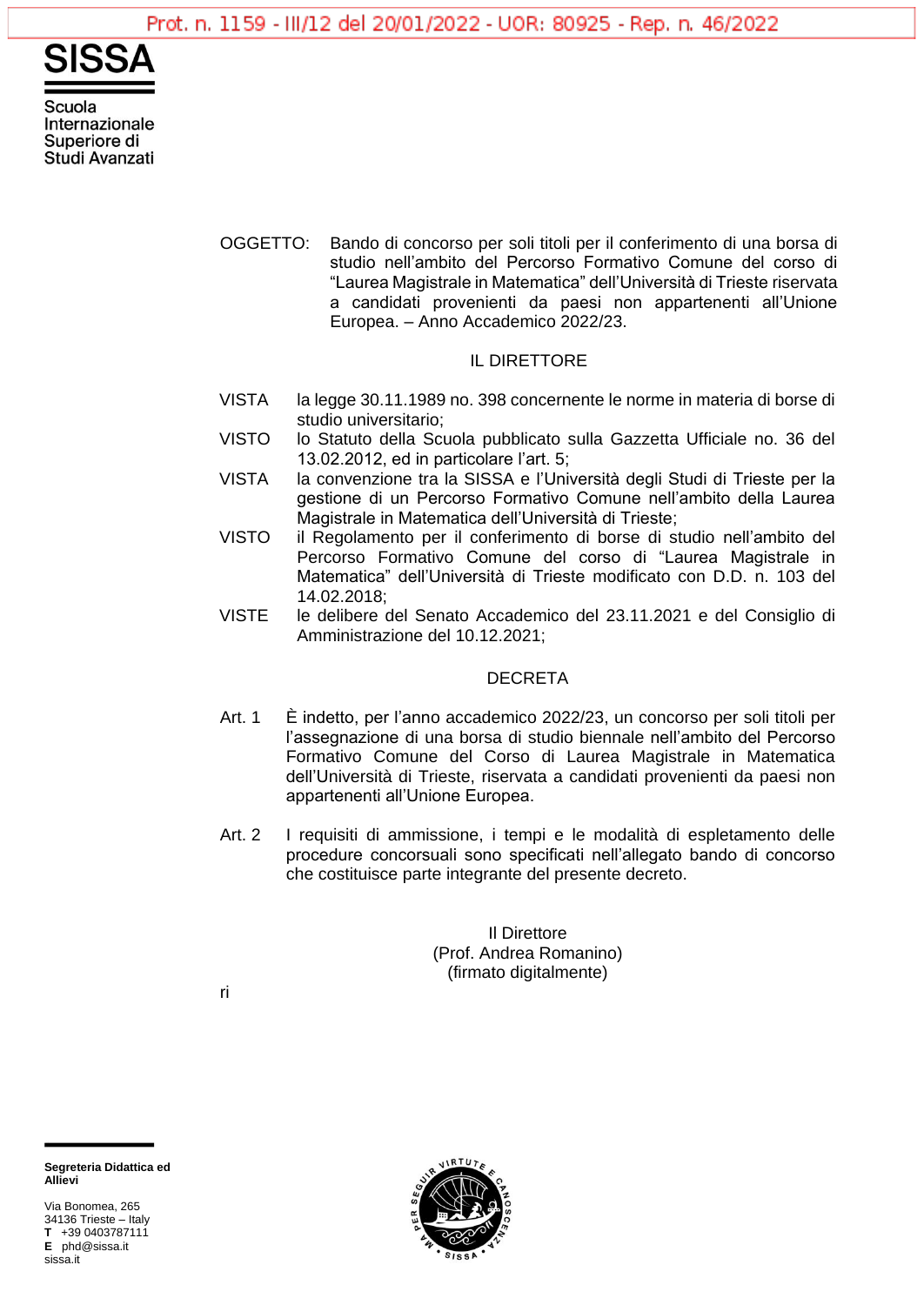

Scuola Internazionale Superiore di Studi Avanzati

## **Public selection for International students (extraEU) for the provision of a fellowship in the framework of the "Percorso Formativo Comune del corso di Laurea Magistrale in Matematica" (Master of Science in Mathematics) in collaboration with the University of Trieste**

## **Academic Year 2022/23**

SISSA offers the opportunity for carrying out an excellence MSc program in Mathematics organized in collaboration with the University of Trieste, supporting International students (extra EU citizens) with one fellowship.

#### • **Requirements:**

Applicants interested in participating in the SISSA fellowship selection must have a bachelor degree, or an equivalent title, which should qualify them to be enrolled in the MSc program, by **31.12.2022**.

## • **How to apply:**

Applications, together with all the required documents, must be submitted though the following online procedure: **https://pica.cineca.it/sissa/, by 21.04.2022 - 13.00 hrs. (Italian time).**

#### • **Selection:**

The selection will be based on academic and scientific qualifications only. The admitted candidate will therefore enter the program and receive the fellowship without taking part in the regular entrance examination.

# • **Results**

The outcome of the selections will be notified by email to all candidates.

# • **Fellowship and other benefits**

Admitted candidates will be awarded a fellowship of the yearly amount of  $\epsilon$  6.000 gross for the entire duration of the course.

In order to obtain the fellowship, admitted candidates must enroll to the MSc program in Mathematics at the University of Trieste. Details of the current regulation for international students' enrollment at the University of Trieste are available at this [page](http://www2.units.it/stranieri/en/) (**please note: the enrollment at the University of Trieste requires a separate application and it is independent of the assignment of the fellowship).**

A contribution towards living expenses up to  $\epsilon$  250,00 gross per month will be awarded to those who will subscribe a registered rent contract.

**Segreteria Didattica ed Allievi**

Via Bonomea, 265 34136 Trieste – Italy **T** +39 0403787111 **E** phd@sissa.it sissa